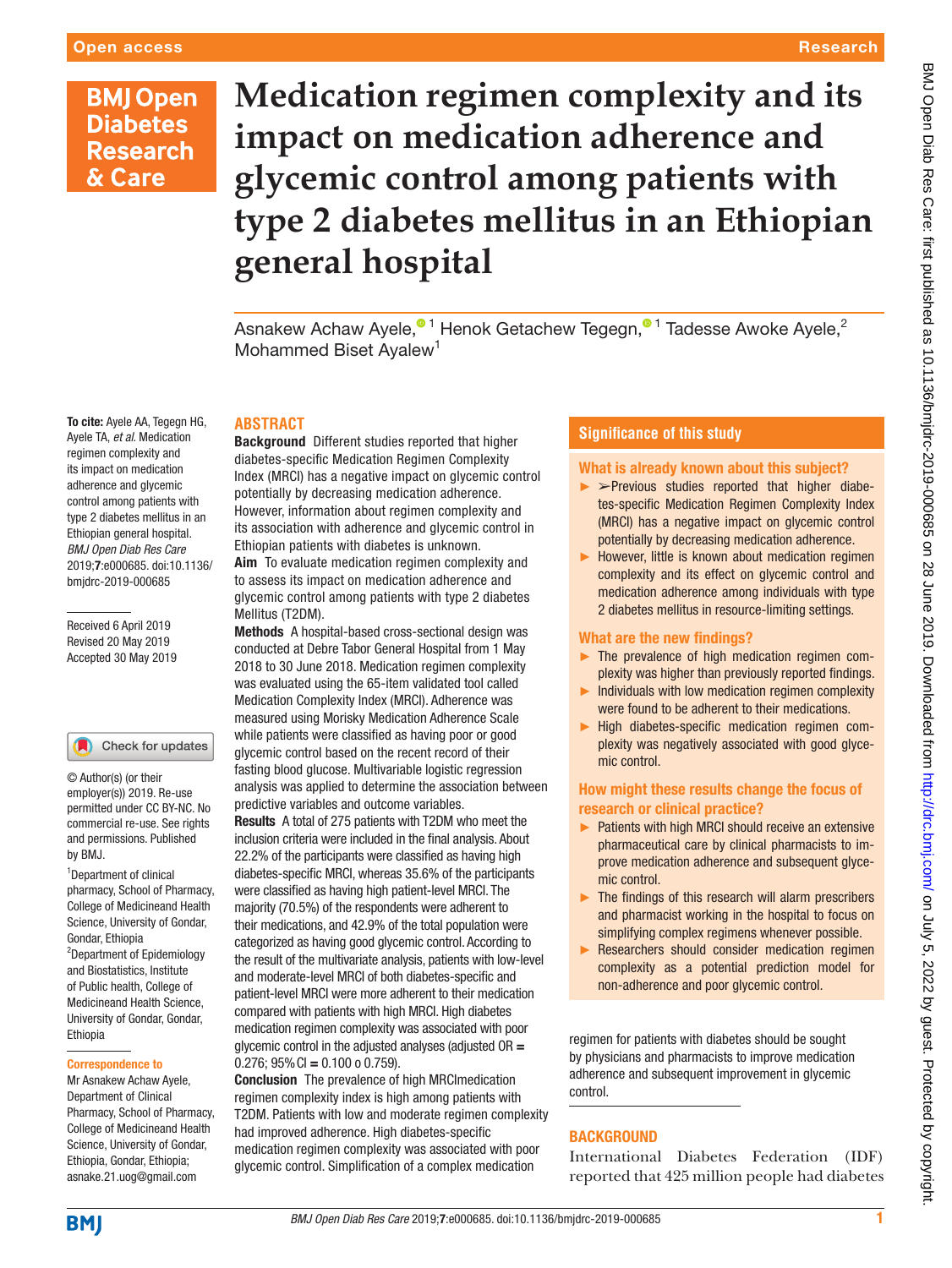as of 2017 worldwide in which this figure up from an estimated 382 million people in 2013.**[1 2](#page-8-0)** The number is expected to be almost double by 2030.**[3](#page-9-0)** Diabetes mellitus (DM) is prevalent throughout the world but is more common (primarily type 2) in the more developed countries. However, there is a significant increase in prevalence in low-income and middle-income countries like Ethiopia where most patients will probably be found by 2030.**[3](#page-9-0)** The rise of its incidence in developing countries follows the trend of urbanization and lifestyle changes, including but not limited to increasingly sedentary lifestyles, physically inactive, marked by increased intake of foods that are high energy-dense but nutrient-poor. IDF estimated that 14.2 million are living with diabetes in Africa.<sup>[4](#page-9-1)</sup>

The proper use of antidiabetic medications over a sustained period and a recommended change of lifestyle are crucial for the success of glycemic control in the management of  $DM<sup>5</sup>$  $DM<sup>5</sup>$  $DM<sup>5</sup>$  Given the progressive nature of diabetes, many patients require complex medication regimens to achieve or maintain glycemic control. This is because most patients with DM are accompanied with other chronic comorbid conditions and yet, these chronic conditions required long-term use of medication which leads to a more complex medication regimen to such patients. Nearly 15% of patients require both insulin and oral antidiabetic medications to treat diabetes.<sup>[6](#page-9-3)</sup> Although complex medication regimens may aid some patients in achieving their glycemic control, such regimens may also decrease adherence and thus worsen glycemic control.<sup>[7–9](#page-9-4)</sup>

Low adherence to prescribed antidiabetes medications accounts for 30%–50% of treatment failures, leading to worse treatment outcomes and which cause damages to vital organs.<sup>10</sup> Besides, difficulties with medication therapy have a negative impact on the patients' percep-tion of their health status and quality of life.<sup>[11](#page-9-6)</sup> With advances in medicine and longevity, the burden of medication regimens has increased. As of 2010, individuals using five or more prescription drugs increased by 70% as compared with the previous decade.<sup>[12](#page-9-7)</sup>

Medication adherence could be influenced by many factors, including some individual factors (eg, socioeconomic status, age, sex, and race) and some health system factors (eg, health literacy, convenience of pharmacy, and medication regimen complexity).<sup>[13–22](#page-9-8)</sup> Medication regimen complexity is a modifiable factor that affects adherence and clinical outcomes. The collaboration of pharmacists and other healthcare professionals has been effective in simplification of complex regimens to improve adherence and clinical outcomes.<sup>[23 24](#page-9-9)</sup>

A simple, universal measure of medication regimen complexity is a count of prescribed medications. However, medication count is unlikely to be an adequate measure of regimen complexity because it does not address other regimen characteristics contributing to complexity, such as dosage forms, dosing frequencies, and usage directions. Besides, medication count may not include over-the-counter (OTC) medications, which in some patients can contribute

significantly to medication complexity. Higher treatment complexity is associated with lower rates of optimal adherence.<sup>25</sup> Previous studies showed, for instance, higher adherence to a once-daily than a twice-daily regime<sup>[26 27](#page-9-11)</sup> and a study using a composite score of drug administration, dosing frequency, and additional directions found that patients with low complexity scores were more often adherent than patients with high complexity scores.<sup>28</sup> The result of a study which investigates the impact of Medication Regimen Complexity Index (MRCI) on glycemic control and medication adherence reported by Michael Pollack *et al* in 2010 revealed that treatment complexity has adverse effects on adherence and glycemic control.<sup>28</sup> Moreover, the negative impacts of adherence on glycemic control have been established.<sup>29–31</sup> There are a limited number of articles focusing on the evaluation of regimen complexity and its impact on adherence to antidiabetic treatment and glycemic control in developing countries like Ethiopia. A few studies in Ethiopia report that, being on an insulin drug regimen, consulting traditional healers, lack of financial resources, perceived side effects, experience depressive symptoms, and concerns about medications' safety were cited as the common factors for poor adherence among type 2 DM  $(T2DM)$ .<sup>32–34</sup> A hospital-based cross-sectional study conducted at the University of Gondar Referral Hospital revealed that 64.7% of patients with DM had a poor level of glycemic control, as evidenced by HbA1c>7%. Furthermore, this study reported that being on insulin treatment and poor medication adherence were found to be associated with poor glycemic control among patients with T2DM.<sup>[35](#page-9-15)</sup> Results of few studies revealed that patients with DM with complex medication regimen experience poor clinical outcomes and quality of life.<sup>[11 36](#page-9-6)</sup> A cross-sectional survey conducted in Brazil by Samanta *et al* reported that patients with higher MRCI were associated with low scores in the physical, psychological, and overall quality of life domains.<sup>37</sup> There are no data available regarding the impact of medication regimen complexity on medication adherence and glycemic control in Ethiopia so far. Therefore, the present study aimed at evaluating the complexity of medications and its impact on adherence and glycemic control among individuals with T2DM in Ethiopian general hospital.

# **METHODS**

# Study design, study area, and period

A hospital-based cross-sectional design was used for this study. The study was conducted at Debre Tabor General Hospital from 1 May 2018 to 30 June 2018. Debre Tabor General Hospital is found in Debre Tabor town, South Gondar Zone of Amhara Regional state which is 667 km far from Addis Ababa, the capital city of Ethiopia in Northwest direction and 102 km far from Bahir Dar town. It has both inpatient and outpatient departments. The outpatient department in this hospital cares for hypertensive, diabetes, asthmatic, and heart failure and other patients from the area.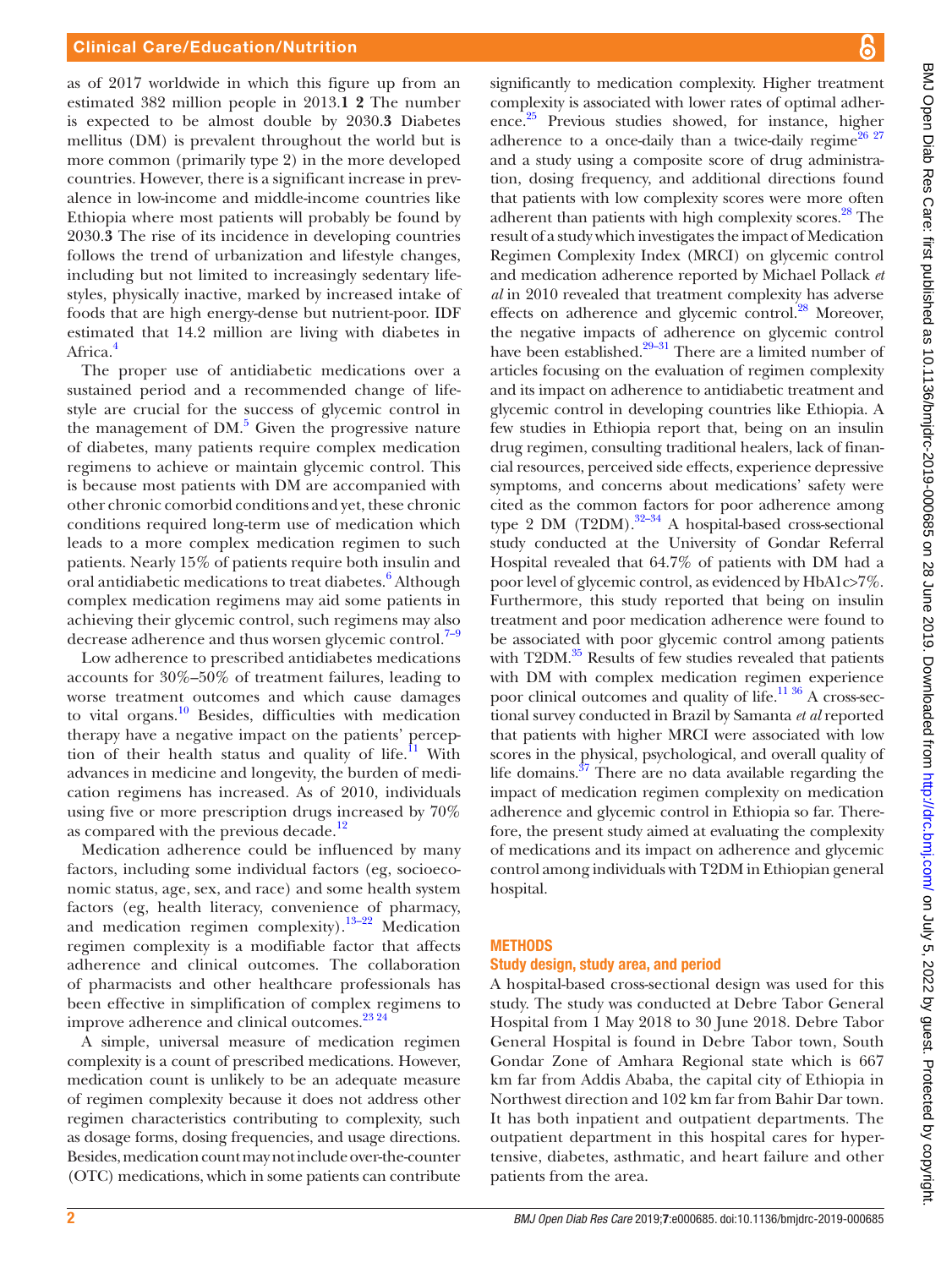# Clinical Care/Education/Nutrition

# Inclusion and exclusion criteria

All patients with T2DM aged >18 years who visited the hospital for follow-up from 1 May 2018 to 30 June 2018 were included in the study. On the other hand, patients with incomplete chart record, those who were critically ill and unable to participate in the interview, and those who were recently diagnosed and had a follow-up of less than 6 months were excluded. The cut point 6 months was used by assuming that measuring and judging adherence and glycemic control in patients who are taking medications of less than 6 months is not feasible.

## Sample size determination and sampling technique

The sample size was calculated using a single population proportion formula as follows

$$
n = \frac{z^2 P(1-p)}{w^2}
$$

where n is the desired sample size for pollution of >10 000, Z is the standard normal distribution set as 1.96 (which corresponds to  $95\%$  CI), p value means that we used positive prevalence estimated to maximize the sample size, and W is the degree of accuracy 0.05 desired (a marginal error is 0.005):

Then the sample size is  $n = (1.96)^2 0.5((1 - 0.5) /$  $(0.05)^2$ =384

Since the total population is <10 000, that is about 750; we used the correction formula to determine the final sample size.

$$
\frac{n}{1 + (n/N)}
$$
  

$$
\frac{384}{1 + 384/750}
$$
  
nf=274

By adding 10% non-respondent, the final sample size is 278.

### Data quality control measures

Data collectors were trained intensively by the principal investigator (AAA) on the contents of the questionnaire, data collection methods, and ethical concerns. The filled questionnaire was checked daily for completeness by the principal investigator. The data collectors were two professional nurses working at Debre Tabor General Hospital chronic illness follow-up clinic.

#### Data collection procedure and methods

Clinical, demographic data, and patients' details of current medications were obtained from the chart. Socioeconomics, medication adherence status, and other demographics data that were not available from the chart were collected by interviewing the patients.

## Medication complexity

MRCI is a validated 65-item tool for quantifying drug regimen complexity based on the quantity of medications, dosage form, dosage frequency, and additional instructions (eg, break/crush the tablet, take at a

specified time, and relation to food/liquid).<sup>[38 39](#page-9-17)</sup>. The instrument consists of three sections related to the route of drug administration (section A), dosing frequency (section B), and additional directions (section C). The sum of the scores of each of the three sections (A+B+C) contributes to a complexity index. MRCI was calculated using the Microsoft Access V.1.0 medication regimen complexity electronic data capture tool. MRCI was analyzed in both diabetes specific and patient level. Medication regimen complexity was divided into three categories: low, moderate, and high. With the cut-off set at ≤4 for low complexity, 5–8 for medium complexity, and a score >8 was considered as high complexity. The cut point was adapted from a previous study.<sup>4</sup>

### Medication adherence

Medication adherence was measured using a recently validated Morisky Medication Adherence for Sub-Saharan counties.<sup>41</sup>

# Glycemic control

Even tough hemoglobin A1c (HbA1c) is the gold standard, we have used fasting blood glucose (FBG) level to categorize patients as having poor or good glycemic control because of unavailability of HbA1C measurement service in the study area. The most recent FBG of each patient was taken from the medical record.

#### Data entry and statistical analysis

The data were cleaned and entered to analyze using IBM SPSS Statistics for Windows, V.20.0. Descriptive statistics like frequencies for categorical variables and means and SD for variables measured on a continuous scale were calculated. Association between predictive variables (regimen complexity, sociodemographic, and clinical data of patients) and dependent variables (adherence and glycemic control) using binary logistic regression was done. Therefore, univariate logistic regression, which is used to analyze the association between an individual independent variable and outcome of interest, was tested to compute the crude OR (COR), whereas multivariate logistic regression for analyzing two or more variables with the outcome of interest was also tested to compute the adjusted OR (AOR). Statistical significance was set at a two-sided p value <0.2 for univariate and <0.05 in the multivariate analysis. Variables not significant at 0.2 were excluded from the final model.

#### Ethical consideration

Ethical approval was obtained from the institutional ethical review committee of the school of pharmacy, University of Gondar. Official Letter of cooperation was obtained from the medical director of Debre Tabor General Hospital. Informed verbal consent was also obtained from each respondent after explaining the purpose of the study. Participant's confidentiality was guaranteed by not recording their identifiers on the data collection formats.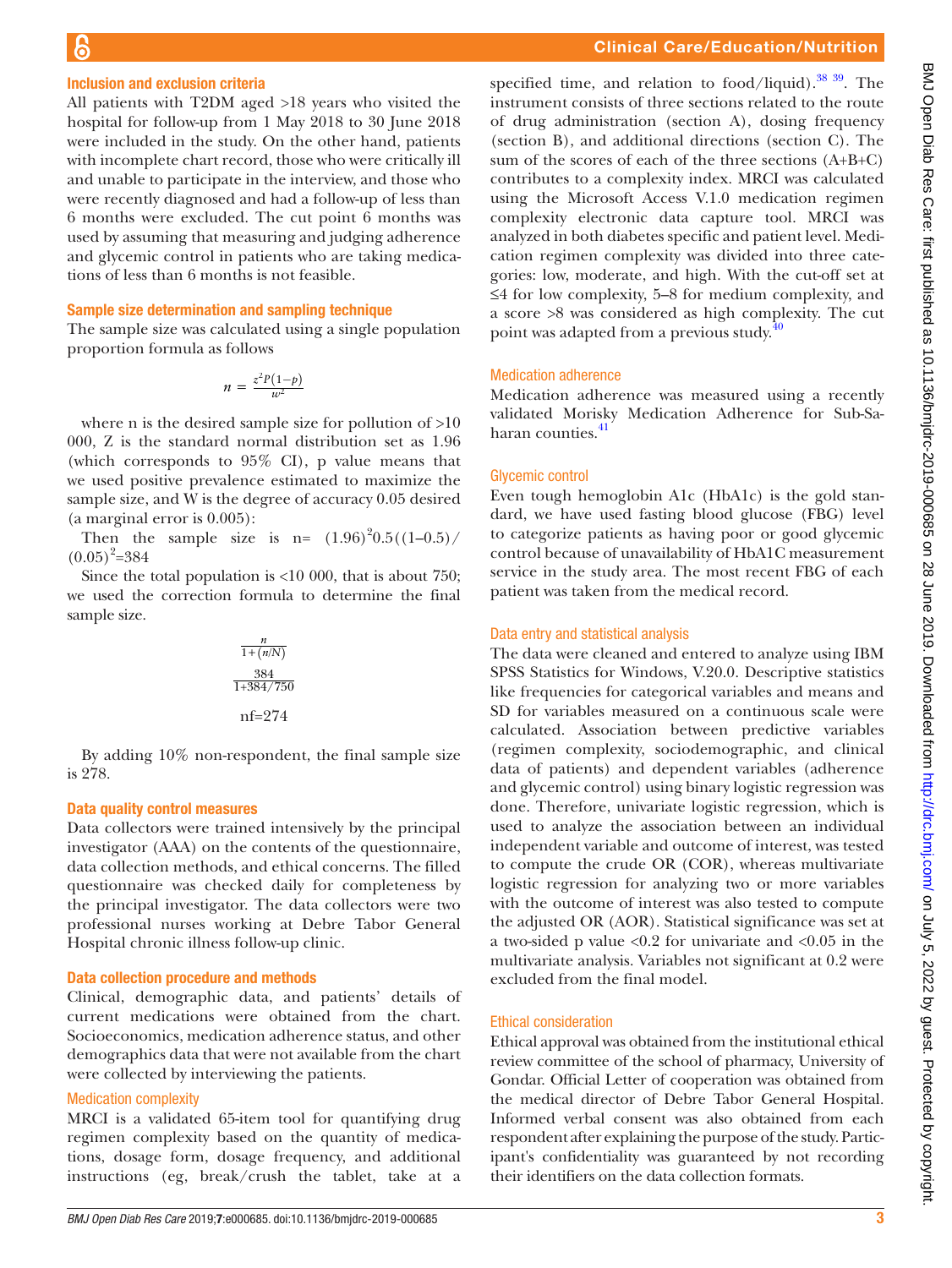# Clinical Care/Education/Nutrition

# Operational definitions *Diabetes-specific MRCI*

It was defined as the component of the MRCI that only included antidiabetic medications.<sup>[40](#page-9-18)</sup>

# *Patient-level MRCI*

It was defined as the overall MRCI, including antidiabetic medications in addition to all other prescription and OTC medications.[40](#page-9-18)

# *Medication adherence*

The extent to which a person's behavior taking antidiabetic medication corresponds with agreed recommenda-tions from a healthcare provider.<sup>[33](#page-9-20)</sup>

# *Adherent*

Those patients who scored 8 from the 8-point response of the Morisky Medication Adherence Scale (MMAS).<sup>41</sup>

# *Non-adherent*

Those patients who scored <8 from the 8-point response of MMAS- $8.41$  $8.41$ 

# *Good glycemic control*

Patients with FBG level between 70 and 130 mg/dL.<sup>[42](#page-9-21)</sup>

# *Poor glycemic control*

Patients with FBG greater than 130 or less than 70 mg/  $dL<sup>42</sup>$  $dL<sup>42</sup>$  $dL<sup>42</sup>$ 

# **RESULTS**

# Socio-demographics and clinical characteristics of the study participants

A total of 275 patients with T2DM who meet the inclusion criteria were included in the final analysis. Among the total of study participants, higher proportions of patients were women (53.1%). The mean age of the study participants was 52.7 years with a SD of 9.94. A high percentage of the respondents, 128 (46.5), were unable to read and write. The mean ( $\pm SD$ ) duration since starting treatment of the patients was 6.08±4.37 years ranging from 1 to 23 years, and 42.2% of the participants had at least one more disease in addition to T2DM. Details of other characteristics are available in [table](#page-3-0) 1.

# Regimen complexity, adherence, and glycemic control level

Diabetes-specific MRCI ranged from 2 to 10; approximately one-third (31.3%) was categorized as low complexity, 46.5% as moderate complexity, and 22.2% as high complexity. Patient-level MRCI ranged from 2 to 19; approximately 18.9% were categorized as low complexity, 45.5% as moderate complexity, and 35.6% as high complexity. Based on the Morisky adherence measuring tool, 194 (70.5) of the respondents were adherent. Regarding the glycemic control level, the mean (±SD) of FBG of the patients was 161.4±61.89 ranging from 75 to 370 mg/dL, and the majority of the study participants 157 (57.1%) were categorized as having poor glycemic control ([table](#page-4-0) 2).

<span id="page-3-0"></span>Table 1 Socio-demographics and clinical characteristics of the participants (N=275)

 $N = 275$ 

| ט וא=צו                                            |               |  |
|----------------------------------------------------|---------------|--|
| Total number of the study population, N            | N(% )         |  |
| Sex                                                |               |  |
| Male                                               | 129 (46.9)    |  |
| Female                                             | 146 (53.1)    |  |
| Age, mean (SD)                                     | $52.7 + 9.94$ |  |
| Resident                                           |               |  |
| Urban                                              | 184 (66.9)    |  |
| Rural                                              | 91 (33.1)     |  |
| <b>Educational status</b>                          |               |  |
| Unable to read and write                           | 128 (46.5)    |  |
| Able to read and write                             | 52 (18.9)     |  |
| Primary education                                  | 15 (5.5)      |  |
| Secondary school                                   | 41 (14.9)     |  |
| Higher education                                   | 39 (14.2)     |  |
| <b>Employment status</b>                           |               |  |
| Government employed                                | 61 (22.2)     |  |
| Merchant                                           | 43 (15.6)     |  |
| Farmer                                             | 75 (27.3)     |  |
| Non-governmental organization employed             | 20(7.3)       |  |
| Unemployed                                         | 76 (27.6)     |  |
| Monthly income in ETB                              |               |  |
| $<$ 1500                                           | 70 (25.5)     |  |
| 1500-2500                                          | 100 (36.4)    |  |
| >2500                                              | 105 (38.2)    |  |
| Do you have insurance?                             |               |  |
| Yes                                                | 93 (33.8)     |  |
| <b>No</b>                                          | 182 (66.2)    |  |
| Ever had diabetic education                        |               |  |
| <b>Yes</b>                                         | 220 (80)      |  |
| <b>No</b>                                          | 55 (20)       |  |
| Distance from the Hospital                         |               |  |
| <100 km                                            | 207 (75.3)    |  |
| $>100$ km                                          | 68 (24.7)     |  |
| Duration since starting DM treatment, mean<br>(SD) | $6.08 + 4.37$ |  |
| Comorbidity                                        |               |  |
| Present                                            | 116 (42.2)    |  |
| Absent                                             | 159 (57.8)    |  |

DM, diabetes mellitus; ETB, Ethiopian Birr.

# Association between regimen complexity and other variables with the level of adherence

According to the result of the multivariate analysis, a shift from high diabetes MRCI to moderate diabetes MRCI increases the likelihood of good antidiabetic medication adherence by 4.648 (AOR=4.648, 95% CI: 2.097 to 10.300). Similarly, patients with low diabetes MRCI were six times more likely to be adherent with medications as compared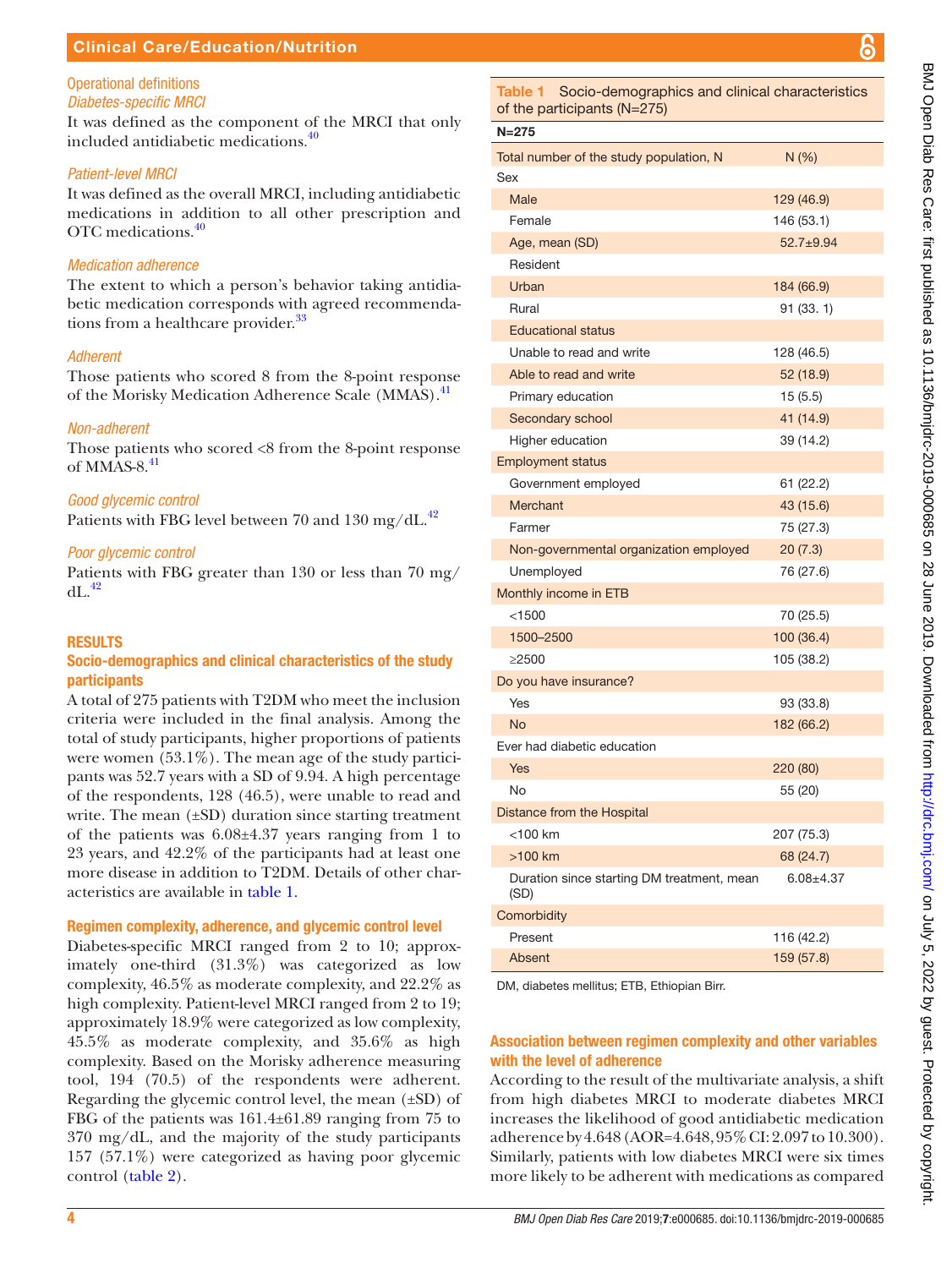<span id="page-4-0"></span>

| <b>Table 2</b> Percentage distribution of regimen complexity, |
|---------------------------------------------------------------|
| adherence, and glycemic control level                         |

| Item                                 | N(%)              |
|--------------------------------------|-------------------|
| Diabetic-specific regimen complexity |                   |
| l ow                                 | 86 (31.3)         |
| Moderate                             | 128 (46.5)        |
| High                                 | 61 (22.2)         |
| Patient-level regimen complexity     |                   |
| Low total                            | 52 (18.9)         |
| Moderate total                       | 125(45.5)         |
| High total                           | 98 (35.6)         |
| <b>Medication adherence</b>          |                   |
| Adherent                             | 194 (70.5)        |
| Non-adherent                         | 81 (29.5)         |
| Glycemic control                     |                   |
| $Mean \pm SD$                        | $161.4 \pm 61.89$ |
| Good                                 | 118 (42.9)        |
| Poor                                 | 157(57.1)         |

with patients with high diabetes MRCI (AOR=6.569, 95% CI: 2.628 to 16.420). The occurrence of good adherence to medications was four times more likely among patients with low patient-level MRCI (AOR=4.342, 95% CI: 1.020 to 18.479) and three times among patients with medium patient-level MRCI compared with patients with high patient-level MRCI (AOR=3.351, 95% CI: 1.351 to 8.115). Binary logistic regression of other variables indicated that patient having duration since starting treatment less than 10 years were two times more adherent than their counterparts (AOR=2.619, 95% CI: 1.208 to 5.682). Besides, distance from the hospital (<100 km) had a statistically significant positive association with the likelihood of adherent to medications (AOR=2.039, 95% CI: 0.801 to 5.187). However, patients with comorbidity had a 32% reduction in adherence level (AOR=0.678, 95% CI: 0.436 to 0.860). No other characteristics (age group, sex, residency, educational status, monthly income, employment status, etc) were significantly associated with the level of adherence [\(table](#page-5-0) 3).

# Association between regimen complexity and other variables with the level of glycemic control

High diabetes medication regimen complexity was negatively associated with good glycemic control in the adjusted analyses (AOR=0.276; 95% CI: 0.100 to 0.759). However, no significant difference in glycemic control was found with moderate diabetes-specific complexity regimens. Similarly, high and moderate patient-level regimen complexity index was not significantly associated with a difference in glycemic control level in both the unadjusted and adjusted analyses. The multivariate logistic regression of covariates revealed that being a farmer was inversely associated with good glycemic control compared with unemployed (AOR=0.279, 95% CI: 0.098

BMJ Open Diab Res Care: first published as 10.1136/bmjdrc-2019-000685 on 28 June 2019. Downloaded from http://drc.bmj.com/ on July 5, 2022 by guest. Protected by copyright BMJ Open Diab Res Care: first published as 10.1136/bmjdrc-2019-000685 on 28 June 2019. Downloaded from <http://drc.bmj.com/> on July 5, 2022 by guest. Protected by copyright.

to 0.797). The level of adherence showed that non-adherent was negatively associated with good glycemic control (AOR=0.09, 95% CI: 0.039 to 0.225). The presence of comorbidity is also another covariate that affects good glycemic control negatively (AOR=0.454, 95% CI: 0.231, 0.890) [\(table](#page-7-0) 4).

Patients with less than 100 km from the hospital were 13 times more likely to have good glycemic control compared with their counterparts (AOR=13.195, 95% CI: 3.193 to 54.517). Those who had been diagnosed with DM since more than 10 years were twice as likely to have poor glycemic control as those who had diabetes for less than 10 years.

# **DISCUSSION**

Our study used a validated MRCI tool for quantifying the complexity of a medication regimen among patients with T2DM. To the best of our knowledge, this study was the first of its kind in Africa. We found that about 22% of the patients in this study had high diabetes MRCI, whereas 35% of patients had high patient-level MRCI according to a category of the measuring tool. This result was in line with findings from previously done research using MRCI as a complexity measuring tool. $40$  However, the findings of our regimen complexity level were lower than that of a study done using simple medication count as complexity measurement tool.<sup>[43](#page-9-22)</sup>

Before the development of MRCI, regimen complexity was measured using a simple medication count in which it causes both overestimation and underestimation of the complexity level as many other components of the medication are ignored. $^{40}$  For this study, medication regimen complexity was assessed using a validated measurement tool called MRCI, a 65-item instrument that can be calculated from data from patient's medical record.<sup>43</sup> Complexity levels are based on a number of drugs, dosage frequency, additional instructions, and medication dosage forms. In the present study, the prevalence of high regimen complexity was higher in patient-level complexity compared with diabetes-specific complexity.

Because patient-level MRCI includes the diabetes-specific MRCI, one might debate that the complexity level of the overall regimen should reflect the complexity level of the antidiabetic regimen. However, the scoring could be influenced by the enormous collection of other prescriptions and OTC drugs which often overshadows the antidiabetic component. Thus, a high patient-level MRCI may not certainly arise from a high diabetes-specific MRCI.

Therefore, patient-level MRCI (including all prescription and OTC medications) is essential to evaluate, even when only addressing a specific disease treatment. Previous studies proved that patient-level MRCI scores were more than three times greater than disease-specific scores for each patient group.<sup>44</sup> Ended, our research highlights the need for complete information about all types of patient medications while evaluating medication regimen complexity.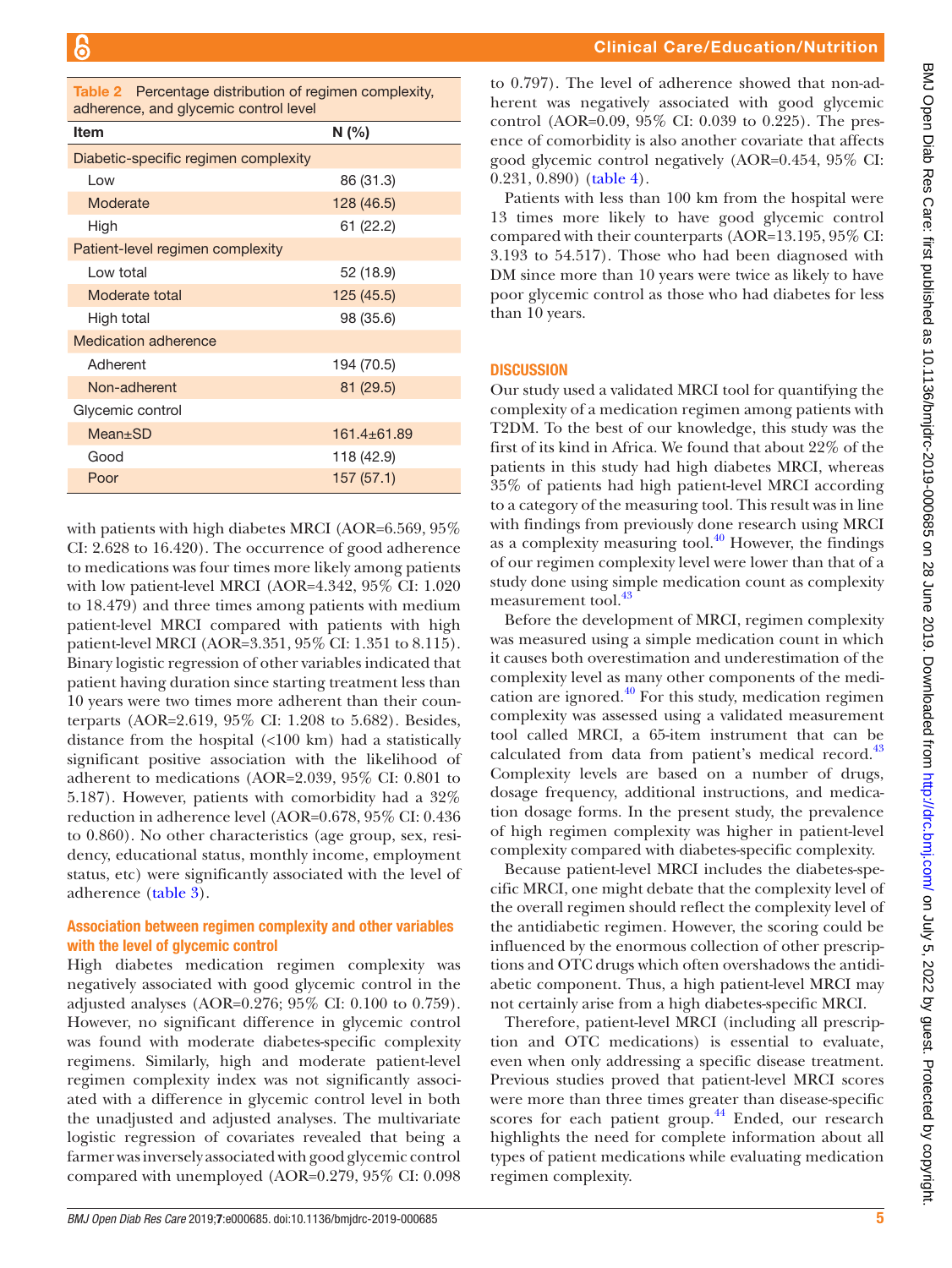| )かっか フジケ D^^ つっぴ firnt かこと                                                                                                                                                                                                               |  |
|------------------------------------------------------------------------------------------------------------------------------------------------------------------------------------------------------------------------------------------|--|
|                                                                                                                                                                                                                                          |  |
|                                                                                                                                                                                                                                          |  |
|                                                                                                                                                                                                                                          |  |
|                                                                                                                                                                                                                                          |  |
|                                                                                                                                                                                                                                          |  |
|                                                                                                                                                                                                                                          |  |
|                                                                                                                                                                                                                                          |  |
|                                                                                                                                                                                                                                          |  |
|                                                                                                                                                                                                                                          |  |
|                                                                                                                                                                                                                                          |  |
|                                                                                                                                                                                                                                          |  |
|                                                                                                                                                                                                                                          |  |
|                                                                                                                                                                                                                                          |  |
|                                                                                                                                                                                                                                          |  |
|                                                                                                                                                                                                                                          |  |
|                                                                                                                                                                                                                                          |  |
|                                                                                                                                                                                                                                          |  |
|                                                                                                                                                                                                                                          |  |
|                                                                                                                                                                                                                                          |  |
|                                                                                                                                                                                                                                          |  |
|                                                                                                                                                                                                                                          |  |
|                                                                                                                                                                                                                                          |  |
|                                                                                                                                                                                                                                          |  |
|                                                                                                                                                                                                                                          |  |
|                                                                                                                                                                                                                                          |  |
|                                                                                                                                                                                                                                          |  |
|                                                                                                                                                                                                                                          |  |
|                                                                                                                                                                                                                                          |  |
|                                                                                                                                                                                                                                          |  |
|                                                                                                                                                                                                                                          |  |
|                                                                                                                                                                                                                                          |  |
|                                                                                                                                                                                                                                          |  |
| -2010-00000000 11110-0110 L                                                                                                                                                                                                              |  |
|                                                                                                                                                                                                                                          |  |
|                                                                                                                                                                                                                                          |  |
|                                                                                                                                                                                                                                          |  |
| )                                                                                                                                                                                                                                        |  |
|                                                                                                                                                                                                                                          |  |
|                                                                                                                                                                                                                                          |  |
| Divid Charles Open State: This is the completed by the condoctor of the completed in the completed in the completed in the completed in the completed in the completed in the completed in the completed in the completed in t<br>;<br>} |  |
|                                                                                                                                                                                                                                          |  |
|                                                                                                                                                                                                                                          |  |
|                                                                                                                                                                                                                                          |  |
|                                                                                                                                                                                                                                          |  |
|                                                                                                                                                                                                                                          |  |
|                                                                                                                                                                                                                                          |  |
|                                                                                                                                                                                                                                          |  |
|                                                                                                                                                                                                                                          |  |
|                                                                                                                                                                                                                                          |  |
|                                                                                                                                                                                                                                          |  |
|                                                                                                                                                                                                                                          |  |
|                                                                                                                                                                                                                                          |  |
|                                                                                                                                                                                                                                          |  |
|                                                                                                                                                                                                                                          |  |
|                                                                                                                                                                                                                                          |  |
|                                                                                                                                                                                                                                          |  |
|                                                                                                                                                                                                                                          |  |
|                                                                                                                                                                                                                                          |  |
|                                                                                                                                                                                                                                          |  |
|                                                                                                                                                                                                                                          |  |
|                                                                                                                                                                                                                                          |  |
|                                                                                                                                                                                                                                          |  |
|                                                                                                                                                                                                                                          |  |
|                                                                                                                                                                                                                                          |  |
|                                                                                                                                                                                                                                          |  |
|                                                                                                                                                                                                                                          |  |

<span id="page-5-0"></span>

| Table 3                                       |                                   |              | Test of association between predictive variables with the level of adherence |                                               |                          |
|-----------------------------------------------|-----------------------------------|--------------|------------------------------------------------------------------------------|-----------------------------------------------|--------------------------|
| <b>Variables</b><br><b>Level of adherence</b> |                                   | OR (95%, CI) |                                                                              |                                               |                          |
|                                               | Non-adherent (n) Adherent (n) COR |              |                                                                              | <b>AOR</b>                                    | P value                  |
| Diabetes-specific<br><b>MRCI</b>              |                                   |              |                                                                              |                                               |                          |
| Low diabetes MRCI                             | 14                                | 72           | 7.40 (3.44 to 15.94)                                                         | 6.569 (2.628 to 16.420)                       | < 0.001                  |
| Moderate diabetes<br><b>MRCI</b>              | 31                                | 97           | 4.50 (2.35 to 8.64)                                                          | 4.648 (2.097 to 10.300)                       | < 0.001                  |
| High diabetes MRCI                            | 36                                | 25           | 1                                                                            | 1                                             | $\overline{\phantom{0}}$ |
| <b>Patient-level MRCI</b>                     |                                   |              |                                                                              |                                               |                          |
| Low total MRCI                                | $\overline{7}$                    | 45           | 6.42 (2.64 to 15.64)                                                         | 4.342 (1.020 to 18.479)                       | 0.047                    |
| Moderate total MRCI 25                        |                                   | 100          | 4.00 (2.21 to 7.22)                                                          | 3.351 (1.351 to 8.115)                        | 0.009                    |
| High total MRCI                               | 49                                | 49           | 1                                                                            | 1                                             | —                        |
| Other variables                               |                                   |              |                                                                              |                                               |                          |
| Sex                                           |                                   |              |                                                                              |                                               |                          |
| Male                                          | 43                                | 86           | $\mathbf{1}$                                                                 |                                               |                          |
| Female                                        | 38                                | 108          | 0.704 (0.418 to 1.184)                                                       |                                               |                          |
| Age (years)                                   |                                   |              |                                                                              |                                               |                          |
| < 64                                          | 72                                | 167          | 1                                                                            |                                               |                          |
| $\geq 64$                                     | 9                                 | 27           | 0.773 (0.346 to 1.727)                                                       |                                               |                          |
| Residency                                     |                                   |              |                                                                              |                                               |                          |
| Urban                                         | 53                                | 131          | $\mathbf{1}$                                                                 |                                               |                          |
| Rural                                         | 28                                | 63           | 1.099 (0.635 to 1.900)                                                       |                                               |                          |
| <b>Educational status</b>                     |                                   |              |                                                                              |                                               |                          |
| Unable to read and<br>write                   | 41                                | 87           | 0.172 (0.047 to 0.628)                                                       | 0.856 (0.168 to 4.362)                        | 0.494                    |
| Able to read and<br>write                     | 14                                | 39           | 0.936 (0.364 to 2.407)                                                       | 1.046 (0.341 to 3.213)                        | 0.934                    |
| Primary education                             | 10                                | 5            | 0.72 (0.326 to 1.643)                                                        | 1.874 (0.637 to 5.518)                        | 0.254                    |
| Secondary<br>education                        | 6                                 | 35           | 2.011 (0.653 to 6.199)                                                       | 2.632 (0.731 to 9.497)                        | 0.139                    |
| Higher education                              | 10                                | 29           | 1.                                                                           | 1.                                            |                          |
| <b>Employment status</b>                      |                                   |              |                                                                              |                                               |                          |
| Government<br>employed                        | 12                                | 49           | 1.885 (0.851 to 4.174)                                                       |                                               |                          |
| Merchant                                      | 12                                | 31           | 1192(0.523 to 2.716)                                                         |                                               |                          |
| Farmer                                        | 28                                | 47           | 0.775 (0.395 to 1.518)                                                       |                                               |                          |
| Non-governmental<br>organization<br>employed  | $\sqrt{5}$                        | 15           | 1.385 (0.451 to 4.251)                                                       |                                               |                          |
| Unemployed                                    | 24                                | 52           | 1                                                                            |                                               |                          |
| Monthly income in ETB                         |                                   |              |                                                                              |                                               |                          |
| < 1500                                        | 13                                | 57           |                                                                              | 1.754 (0.840 to 3.662) 1.924 (0.737 to 5.022) | 0.181                    |
| 1500-2500                                     | 38                                | 62           |                                                                              | 0.653 (0.364 to 1.172) 0.790 (0.348 to 1.798) | 0.574                    |
| $\geq$ 2500                                   | 30                                | 75           | 1                                                                            | 1                                             | $\overline{\phantom{0}}$ |
| Do you have<br>insurance?                     |                                   |              |                                                                              |                                               |                          |
| Yes                                           | 31                                | 62           | 1                                                                            | 1                                             | $\qquad \qquad -$        |
| <b>No</b>                                     | 50                                | 132          | 0.758 (0.441 to 1.300) 0.592 (0.232 to 1.512)                                |                                               | 0.74                     |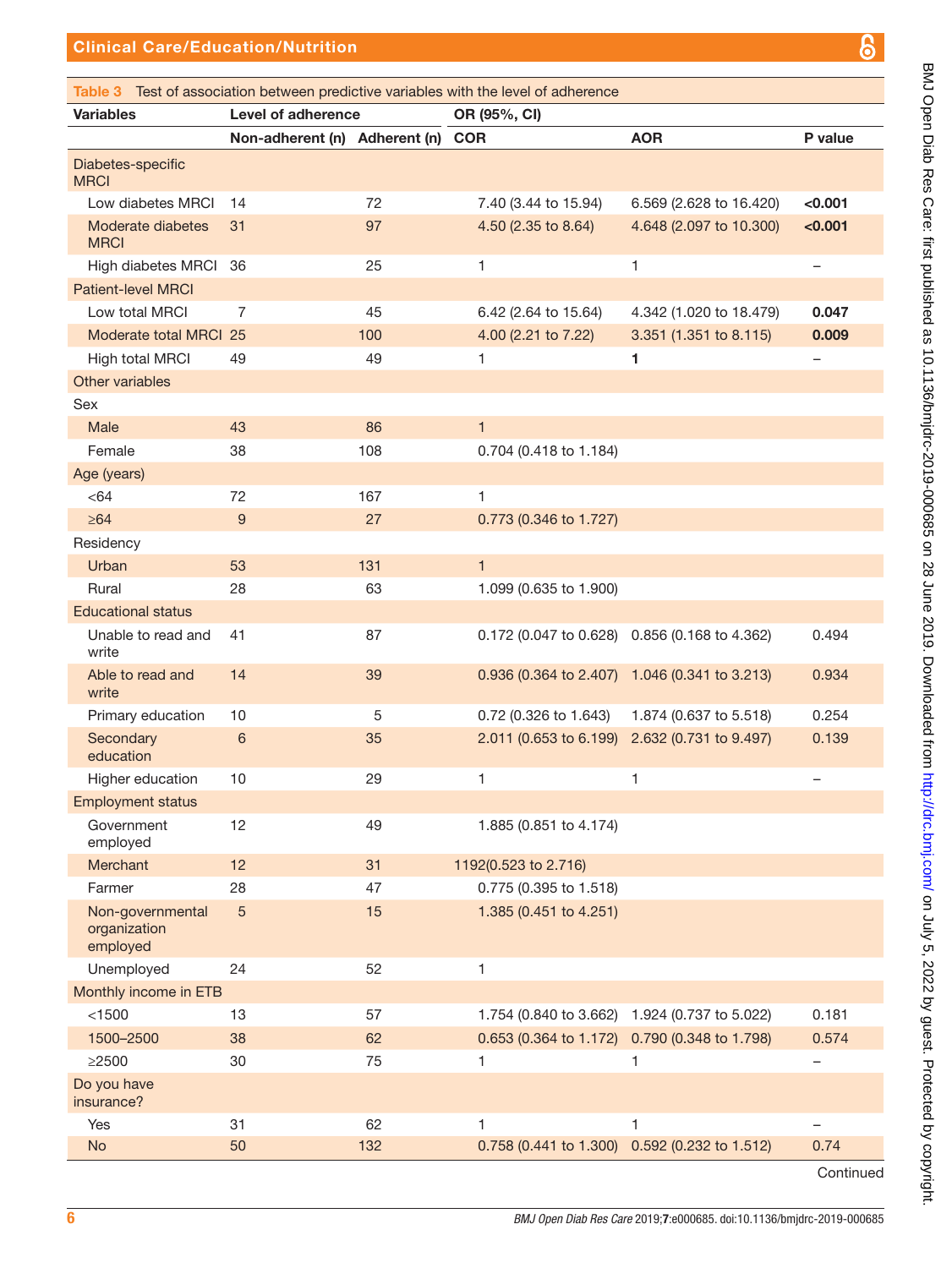| Continued<br>Table 3                    |                  |              |                        |                                               |         |
|-----------------------------------------|------------------|--------------|------------------------|-----------------------------------------------|---------|
| Level of adherence<br><b>Variables</b>  |                  | OR (95%, CI) |                        |                                               |         |
|                                         | Non-adherent (n) | Adherent (n) | <b>COR</b>             | <b>AOR</b>                                    | P value |
| Ever had diabetic<br>education          |                  |              |                        |                                               |         |
| Yes                                     | 69               | 151          | $\mathbf{1}$           | 1                                             |         |
| No                                      | 12               | 43           |                        | 0.611 (0.303 to 1.230) 0.540 (0.231 to 1.263) | 0.155   |
| Distance from the<br>hospital           |                  |              |                        |                                               |         |
| $<$ 100 km                              | 54               | 153          | 1.866 (1.048 to 3.320) | 2.039 (0.801 to 5.187)                        | 0.013   |
| $>100$ km                               | 27               | 41           | $\mathbf{1}$           | $\blacksquare$                                | -       |
| Duration since starting<br>DM treatment |                  |              |                        |                                               |         |
| <10 years                               | 57               | 168          |                        | 2.721 (1.448 to 5.113) 2.619 (1.208 to 5.682) | 0.015   |
| $\geq$ 10 years                         | 24               | 26           | 1                      |                                               |         |
| Comorbidity                             |                  |              |                        |                                               |         |
| Present                                 | 44               | 72           | 0.496 (0.293 to 0.839) | 0.678 (0.436 to 0.860)                        | 0.012   |
| Absent                                  | 37               | 122          | 1                      |                                               |         |

Bold indicates p-value of less than 0.05

AOR, adjusted OR; COR, crude OR; ETB, Ethiopian Birr; MRCI, Medication Regimen Complexity Index.

This study found that 70.5% of the study population had good adherence to their antidiabetic medications, evidenced in an MMAS-8 score of 8. The result is comparable to other studies in Ethiopia using the MMAS-8 with similar cut-off points.<sup>34 35 45 46</sup>

Complex medication regimens may contribute to non-adherence more than the overall number of drugs taken. Logically, therapeutic regimen factors, such as daily frequency, dosage forms, and additional instructions (eg, the necessity to cut or crush tablets) could significantly impact medication adherence, particularly in patients with diabetes. Surprisingly, only a few studies considered regimen complexity factors as potential factors of adherence level in patients with diabetes globally $40$  and Ethiopi[a34 45](#page-9-24)

In our study, good correlation was found between low and moderate diabetes MRCI and adherence. After controlling for patient characteristics, patients who were on low diabetes-specific MRCI were six times more likely to be adherent when compared with high complexity. A similar level of adherence improvement was observed in patients with a low level of patient-level MRCI. Although the factors responsible for adherence to medication in diabetes treatment are variable, in addition to regimen complexity, this study revealed that distance from the hospital, duration since starting treatment, and the presence of co-morbidity were statistically associated with the level of adherence.

Our study found that the proportion of patients with good glycemic control is 42.9%. This finding is higher than the study done at Gondar University Hospital, Ethiopia.[35](#page-9-15) The discrepancy between the findings of this study and done elsewhere could be clarified by the fact that previous studies used the recommended test for

glycemic control (HbA1c test), whereas our study used the FBG test for category of glycemic control level. This study explored the relationship between MRCI and glycemic control level. The ADA (American Diabetes Association) standards of medical care guide treatment of T2DM, which focus on a patient-centered approach. The standards do not give preference to any particular drug or drug class after metformin monotherapy, instead offering three options: a second oral agent or basal insulin. Patient-specific considerations mentioned in the guidelines include efficacy, cost, potential adverse effects, weight, comorbidities, hypoglycemia risk, and patient preferences.<sup>42</sup> Recently, the ADA standards added an increased emphasis on adherence, which "should be addressed as the priority" when treatment goals are not met. Medication factors, including regimen complexity and medication adherence, are acknowledged as poten-tial barriers to glycemic control.<sup>[42](#page-9-21)</sup>

After adjusting for confounding factors, patients with high complexity treatment regimens were 72% less likely to be having good glycemic control than patients with low diabetes-specific regimen complexity (AOR=0.276**;** 95% CI: 0.100 to 0.759). The association between increased diabetes-specific regimen complexity and poor glycemic control indicates that treatment complexity can add to disease burden in patients with diabetes without improving glycemic control. This finding is supported by previous evidence that high diabetes-specific MRCI of antidiabetic was correlated with poorer glycemic control, possibly linked to diminished adherence.<sup>28</sup> However, in our study, significant association was not observed between patient-level MRCI and glycemic control. The lack of significant correlations between patient-level medication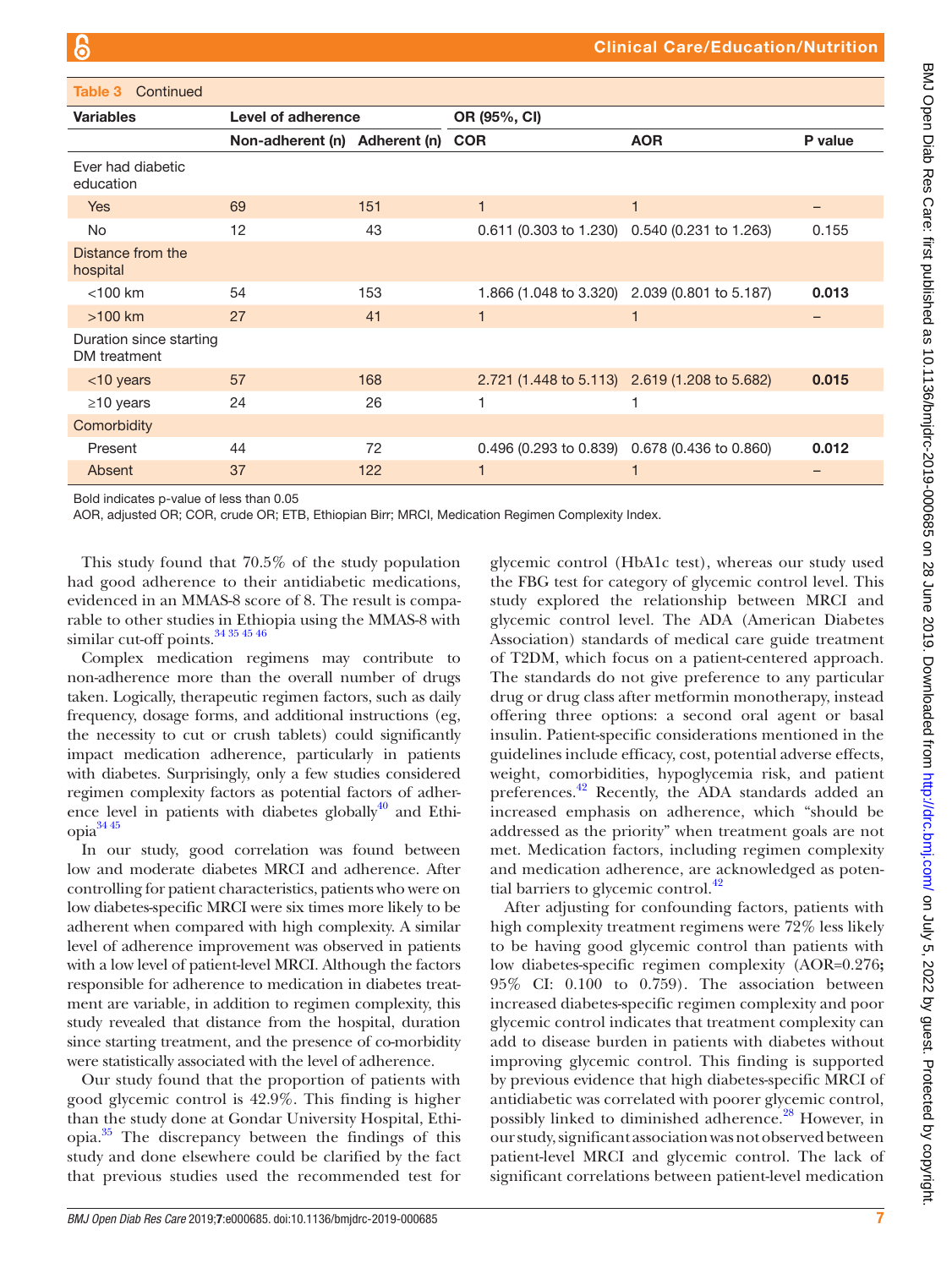|                                                                                                                | J                    |
|----------------------------------------------------------------------------------------------------------------|----------------------|
|                                                                                                                |                      |
|                                                                                                                |                      |
|                                                                                                                |                      |
|                                                                                                                |                      |
|                                                                                                                |                      |
|                                                                                                                | )<br> -              |
|                                                                                                                |                      |
|                                                                                                                | j                    |
|                                                                                                                |                      |
|                                                                                                                |                      |
|                                                                                                                |                      |
|                                                                                                                |                      |
|                                                                                                                |                      |
|                                                                                                                | ì                    |
|                                                                                                                |                      |
|                                                                                                                |                      |
|                                                                                                                |                      |
|                                                                                                                |                      |
|                                                                                                                |                      |
|                                                                                                                |                      |
|                                                                                                                |                      |
|                                                                                                                |                      |
|                                                                                                                | ֚֚֬                  |
|                                                                                                                |                      |
|                                                                                                                |                      |
|                                                                                                                |                      |
|                                                                                                                |                      |
|                                                                                                                |                      |
|                                                                                                                | .<br>∶<br>∶          |
|                                                                                                                |                      |
|                                                                                                                |                      |
|                                                                                                                | こいこと DNAのL ここ        |
|                                                                                                                |                      |
|                                                                                                                |                      |
|                                                                                                                |                      |
|                                                                                                                |                      |
|                                                                                                                |                      |
|                                                                                                                |                      |
|                                                                                                                |                      |
|                                                                                                                |                      |
|                                                                                                                | )                    |
|                                                                                                                |                      |
|                                                                                                                |                      |
|                                                                                                                |                      |
|                                                                                                                | $\ddot{\phantom{0}}$ |
|                                                                                                                |                      |
|                                                                                                                |                      |
|                                                                                                                |                      |
|                                                                                                                |                      |
|                                                                                                                |                      |
|                                                                                                                |                      |
|                                                                                                                |                      |
| נונים (בינים בינים) בינים המונים בינים המונים בינים בינים בינים בינים בינים בינים בינים בינים המונים בינים בינ |                      |
|                                                                                                                |                      |
|                                                                                                                |                      |
|                                                                                                                |                      |
|                                                                                                                |                      |
| n mon toes                                                                                                     |                      |
|                                                                                                                |                      |
|                                                                                                                |                      |
|                                                                                                                |                      |
|                                                                                                                |                      |
|                                                                                                                |                      |
|                                                                                                                |                      |
|                                                                                                                |                      |
|                                                                                                                |                      |
|                                                                                                                |                      |
|                                                                                                                |                      |
|                                                                                                                |                      |
|                                                                                                                |                      |
|                                                                                                                |                      |
|                                                                                                                | ı                    |
|                                                                                                                |                      |
|                                                                                                                |                      |
|                                                                                                                |                      |
|                                                                                                                |                      |
|                                                                                                                |                      |
|                                                                                                                |                      |
|                                                                                                                |                      |
|                                                                                                                |                      |
|                                                                                                                | ׇ֘֝֬֝                |
|                                                                                                                |                      |
|                                                                                                                |                      |
|                                                                                                                |                      |
|                                                                                                                |                      |
|                                                                                                                |                      |
|                                                                                                                |                      |
|                                                                                                                |                      |
|                                                                                                                |                      |
|                                                                                                                |                      |
|                                                                                                                |                      |

<span id="page-7-0"></span>

|                                           | <b>Glycemic control</b><br>level |      | OR, 95% CI              |                         |                          |
|-------------------------------------------|----------------------------------|------|-------------------------|-------------------------|--------------------------|
| <b>Variables</b>                          | Poor                             | Good | <b>COR</b>              | <b>AOR</b>              | P value                  |
| <b>Diabetes-specific MRCI</b>             |                                  |      |                         |                         |                          |
| Low diabetes MRCI                         | 34                               | 52   | 1                       | 1                       |                          |
| Moderate diabetes MRCI                    | 83                               | 45   | 2.583 (1.313 to 5.083)  | 0.922 (0.294 to 2.896)  | 0.890                    |
| High diabetes MRCI                        | 40                               | 21   | 1.029 (0.546 to 1.940)  | 0.276 (0.100 to 0.759)  | 0.013                    |
| <b>Patient-level MRCI</b>                 |                                  |      |                         |                         |                          |
| Low total MRCI                            | 18                               | 34   | 1                       | 1                       | $\overline{\phantom{0}}$ |
| Moderate total MRCI                       | 70                               | 55   | 3.754 (1.851 to 7.612)  | 1.078 (0.314 to 3.696)  | 0.905                    |
| High total MRCI                           | 69                               | 29   | 1.754 (1.009 to 3.049)  | 1.239 (0.523 to 2.934)  | 0.626                    |
| Adherence level                           |                                  |      |                         |                         |                          |
| Adherent                                  |                                  |      | 1                       | 1                       |                          |
| Non-adherent                              |                                  |      | 0.173 (0.091 to 0.330)  | 0.09 (0.039 to 0.225)   | < 0.001                  |
| Other variables                           |                                  |      |                         |                         |                          |
| <b>Sex</b>                                |                                  |      |                         |                         |                          |
| Male                                      | 83                               | 46   | 1                       |                         |                          |
| Female                                    | 74                               | 72   | 0.609 (0.376 to 0.987)  |                         |                          |
| Age (years)                               |                                  |      |                         |                         |                          |
| < 64                                      | 133                              | 106  | 1.649 (0.788 to 3.450)  | 1.364 (0.587 to 3.168)  | 0.471                    |
| $\geq 64$                                 | 24                               | 12   | 1                       | 1                       |                          |
| Resident                                  |                                  |      |                         |                         |                          |
| Urban                                     | 99                               | 85   | 1                       | 1                       |                          |
| Rural                                     | 58                               | 33   | 1.471 (0.880 to 2.460)  | 1.403 (0.442 to 4.454)  | 0.651                    |
| <b>Educational status</b>                 |                                  |      |                         |                         |                          |
| Unable to read and write                  | 75                               | 53   | 0.879 (0.428 to 1.806)  |                         |                          |
| Able to read and write                    | 25                               | 27   | 1.361 (0.592 to 3.1130) |                         |                          |
| Primary education                         | 9                                | 6    | 0.583 (0.168 to 2.025)  |                         |                          |
| Secondary education                       | 27                               | 14   | 0.605 (0.246 to 1.490)  |                         |                          |
| <b>Higher education</b>                   | 21                               | 18   | $\mathbf{1}$            |                         |                          |
| <b>Employment status</b>                  |                                  |      |                         |                         |                          |
| Government employed                       | 36                               | 25   | $\mathbf{1}$            | $\mathbf{1}$            | $\qquad \qquad -$        |
| Merchant                                  | 32                               | 11   | 0.264 (0.116 to 0.600)  | 0.322 (0.102 to 1.017)  | 0.053                    |
| Farmer                                    | 48                               | 27   | 0.432 (0.224 to 0.830)  | 0.279 (0.098 to 0.797)  | 0.017                    |
| Non-governmental<br>organization employed | 8                                | 12   | 1.151 (0.422 to 3.139)  | 4.059 (0.775 to 21.253) | 0.097                    |
| Unemployed                                | 33                               | 43   | 0.533 (0.69 to 1.055)   | 1.268 (0.354 to 4.549)  | 0.715                    |
| Monthly income in ETB                     |                                  |      |                         |                         |                          |
| < 1500                                    | 33                               | 37   | $\mathbf{1}$            | $\mathbf{1}$            |                          |
| 1500-2500                                 | 57                               | 43   | 1.977 (1.068 to 3.658)  | 0.755 (0.271 to 2.102)  | 0.59                     |
| $\geq$ 2500                               | 67                               | 38   | 1.330 (0.759 to 2.332)  | 1.724 (0.719 to 4.131)  | 0.222                    |
| Do you have insurance?                    |                                  |      |                         |                         |                          |
| Yes                                       | 54                               | 39   | $\mathbf{1}$            |                         |                          |
| No                                        | 103                              | 79   | 0.962 (0.581 to 1.593)  |                         |                          |
| Ever had diabetic education               |                                  |      |                         |                         |                          |
| Yes                                       | 124                              | 96   | 1.097 (0.603 to 1.996)  | 1.27 (0.594 to 2.736)   | 0.533                    |

Continued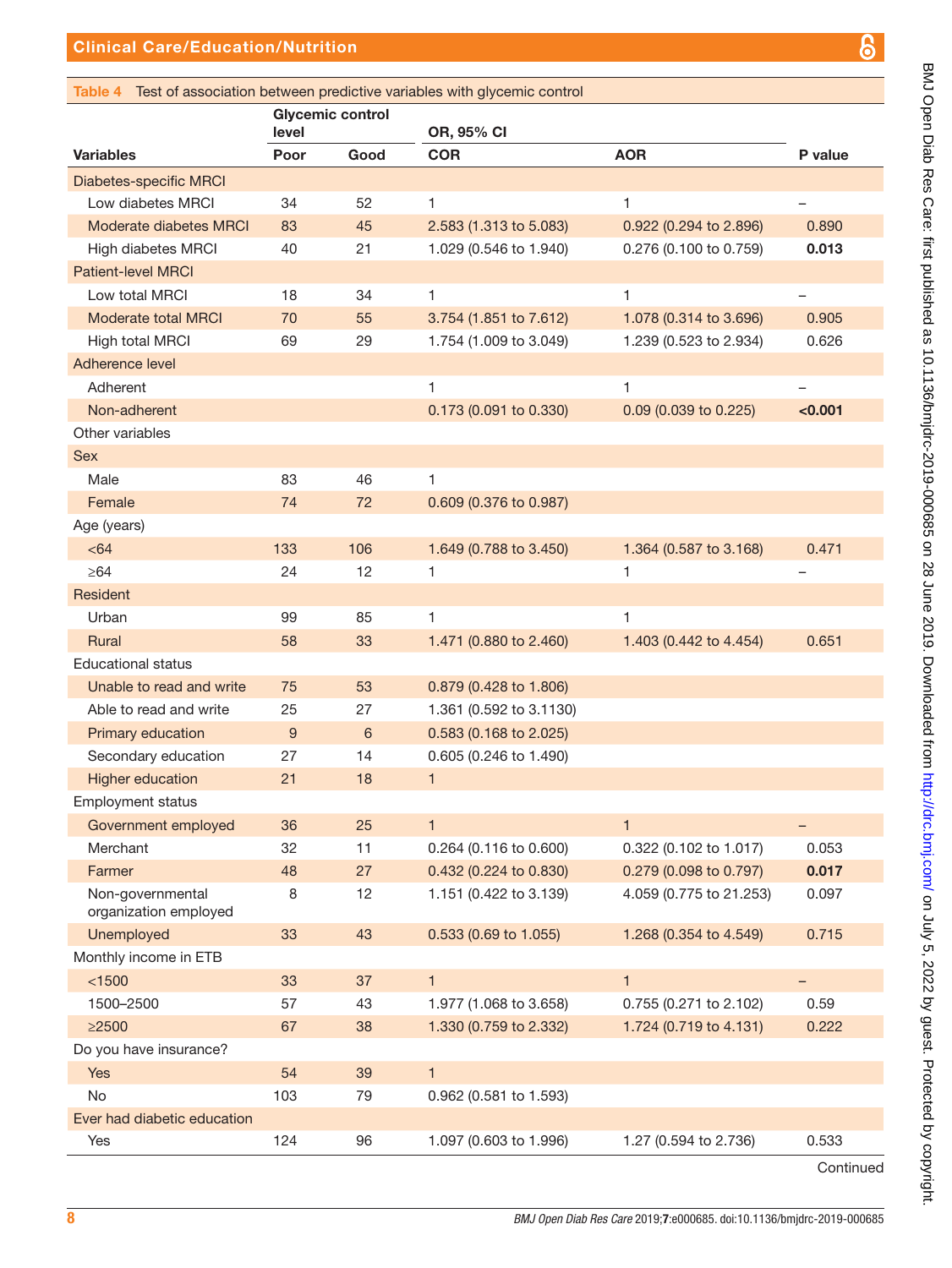| Continued<br>Table 4                    |                                                       |      |                        |                          |         |  |
|-----------------------------------------|-------------------------------------------------------|------|------------------------|--------------------------|---------|--|
|                                         | <b>Glycemic control</b><br><b>OR, 95% CI</b><br>level |      |                        |                          |         |  |
| <b>Variables</b>                        | Poor                                                  | Good | <b>COR</b>             | <b>AOR</b>               | P value |  |
| <b>No</b>                               | 33                                                    | 22   | 1                      |                          |         |  |
| Distance from the hospital              |                                                       |      |                        |                          |         |  |
| $<$ 100 km                              | 106                                                   | 101  | 2.698 (1.475 to 4.935) | 13.195 (3.193 to 54.517) | < 0.001 |  |
| $>100$ km                               | 51                                                    | 17   |                        |                          |         |  |
| Duration since starting DM<br>treatment |                                                       |      |                        |                          |         |  |
| <10 years                               | 125                                                   | 100  |                        | 1                        |         |  |
| $\geq$ 10 years                         | 32                                                    | 18   | 0.678 (0.360 to 1.279) | 0.736 (0.345 to 1.568)   | 0.427   |  |
| Comorbidity                             |                                                       |      |                        |                          |         |  |
| Present                                 | 77                                                    | 39   | 0.520 (0.317 to 0.851) | 0.454 (0.231 to 0.890)   | 0.010   |  |
| Absent                                  | 80                                                    | 79   |                        |                          |         |  |

Bold indicates p-value of less than 0.05

1, Reference; AOR, adjusted OR; COR, crude OR; ETB, Ethiopian Birr; MRCI, Medication Regimen Complexity Index.

regimen complexity and glycemic control does not mean that complexity is not an important issue in managing glycemic controls. It is important to bear in mind that non-antidiabetic medications that are commonly used in this population such as antihypertensive medications, lipid-lowering therapy, and aspirin could be the reason. Even though these medications increase the patient-level MRCI, some of these medications may be associated with secondary effects on the glucose level.

This study also highlighted the strong association between medication adherence and glycemic status after adjustment for confounding factors including regimen complexity. Patients with non-adherent to their antidiabetic medication had poor glycemic level compared with those who adhered to their medications. Other studies had similar findings $^{35}$   $^{47}$   $^{48}$ ; educational status, distance from the hospital, and the presence of comorbidity were other variables associated with glycemic control.

# Strengths and limitations of the study

The number of medications per day, the type of dosage form, dose frequency, and additional instructions are essential components of medication regimen complexity but do not adequately address in the previous studies. Moreover, regimen complexity was not considered as a potential challenge in both adherence and glycemic control. This is the first reported research in Africa that evaluates regimen complexity and its association with adherence and glycemic control using a validated tool. However, our research has two main limitations. First, the MRCI was calculated using only what was captured in the medical chart order shit. As a result, any medications or instructions not recorded were missed. Second, we have used FBG to categorize the patient as having good and poor glycemic control.

# **CONCLUSIONS**

High medication regimen complexity is typical among patients with T2DM. The prevalence of high patient-level MRCI was higher than that of diabetes-specific MRCI. Low and medium medication regimen complexity was associated with the right adherence level. Distance from the hospital, duration since starting treatment, and the presence of comorbidity were statistically significant factors affecting medication adherence. High diabetes-specific MRCI was associated with poor glycemic control. Educational status, distance from the hospital, and the presence of comorbidity were other co-varieties associated with glycemic control.[47 48](#page-9-25)

Contributors AAA involved in the conception, study tool development, data analysis, and final write-up and editing and approval of the final manuscript. HGT involved supervision and revising the final manuscript, MBA and TAA involved in principal supervision and approval of the final manuscript.

Funding The authors have not declared a specific grant for this research from any funding agency in the public, commercial or not-for-profit sectors.

Competing interests No, there are no competing interests for any author.

Provenance and peer review Not commissioned; externally peer reviewed.

Data availability statement Data are available upon reasonable request. All data relevant to the study are included in the article or uploaded as supplementary information.

**Open access** This is an open access article distributed in accordance with the Creative Commons Attribution Non Commercial (CC BY-NC 4.0) license, which permits others to distribute, remix, adapt, build upon this work non-commercially, and license their derivative works on different terms, provided the original work is properly cited, appropriate credit is given, any changes made indicated, and the use is non-commercial. See:<http://creativecommons.org/licenses/by-nc/4.0/>.

# **References**

- <span id="page-8-0"></span>1. International Diabetes Federation. *IDF Diabetes Atlas*. 8th edn. Brussels, Belgium: International Diabetes Federation, 2017.
- 2. Shi Y, Hu FB. The global implications of diabetes and cancer. *[The](http://dx.doi.org/10.1016/S0140-6736(14)60886-2)  [Lancet](http://dx.doi.org/10.1016/S0140-6736(14)60886-2)* 2014;383:1947–8.